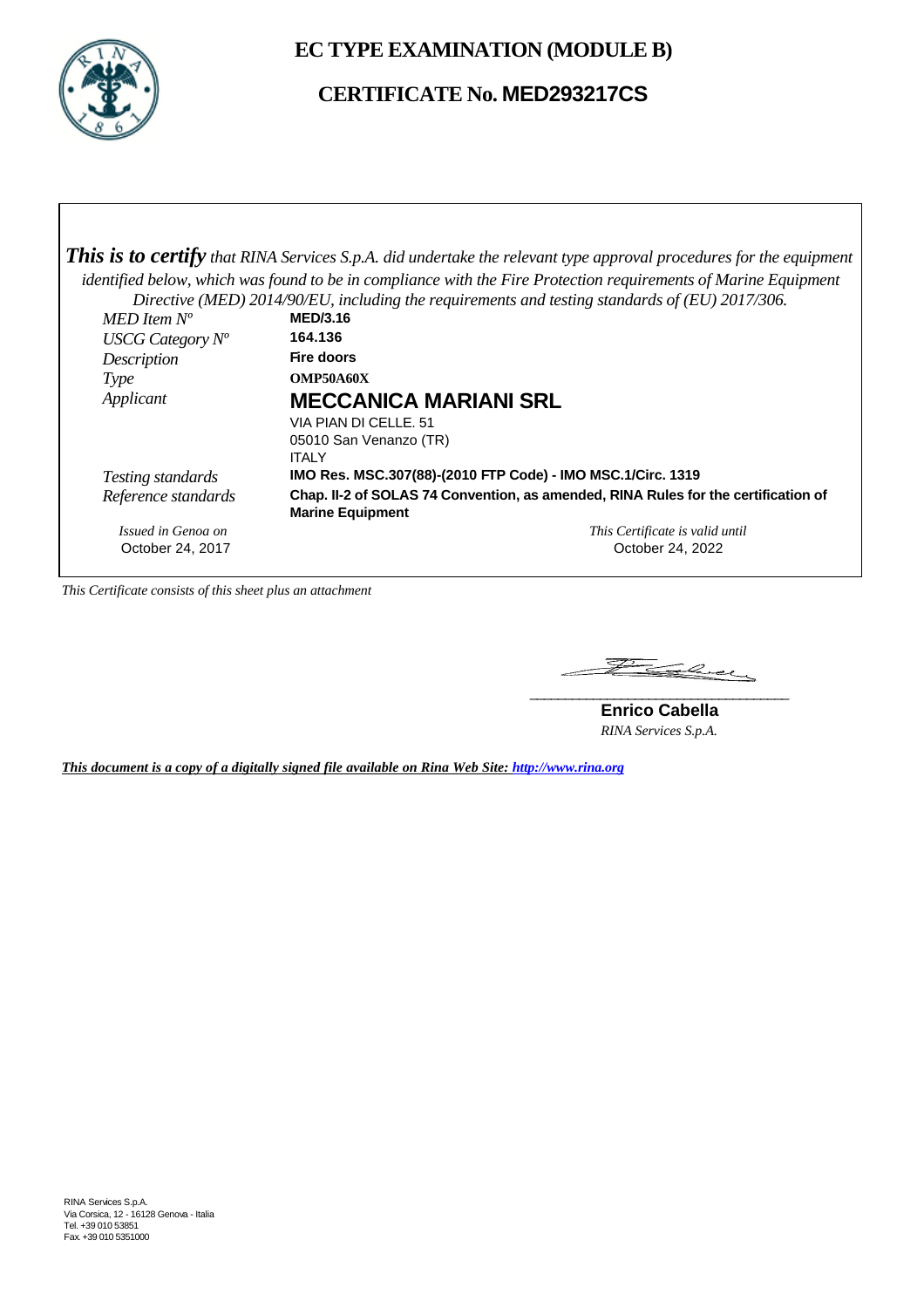

# **ATTACHMENT TO CERTIFICATE No. MED293217CS**

**Page 1 of 2**

*Manufacturer* **MECCANICA MARIANI SRL**

*Place of Manufacturer* VIA PIAN DI CELLE. 51 05010 San Venanzo (TR) **ITALY** 

#### **Product description**

Single leaf hinged door with maximum clear opening size of 900 mm (W) and 1890 mm (H) and having radiused corners with radius of 82.5 mm. The door leaf, having maximum dimensions of 980 (W) x 1970 (H) mm and thickness of 120.5 mm, is composed of a steel plate 4 mm thick having the edges bent on the rabbet, of a steel sheet 2 mm thick, fitted in the opposite side and, in between, the insulating material. The insulation material is composed of a layer of material type PROMAGUARD, 10 mm thick and having density of 240 kg/m<sup>3</sup> fixed to the steel sheet having thickness of 2 mm by means of steel pins and washers welded with density of 12 per m<sup>2</sup>. The leaf is fitted, inside, with No. 9 stiffeners, 3 transversal, 2 longitudinal and 4 oblique fitted on the leaf corners. The stiffeners, having dimensions of 40x40 mm and thickness of 6 mm, are welded to the steel plate having thickness of 4 mm. The door frame is composed of a carbon steel angular having dimensions of 100x75x7 mm that makes the closure tight with the gasket fitted in the leaf bent edges. The door is equipped with a lever closing device, that acts on 5 points, fitted inside the leaf and actuated by the handle.

### **Field of application**

Fire resistant A-60 Class single leaf hinged door. Fire resistant A-30 Class single leaf hinged door in compliance with IMO MSC.1/Circ. 1319 dated 11 June 2009. In this case the dimensions relevant to the height and with of the door may be increased of 15% provided that the surface area is not increased of more than 10%.

### **Reference documents**

Officina Meccanica Mariani drawings No. P900 dated 16 November 2011 and No. P901 dated 11 October 2012 approved on 24 October 2012 respectively with endorsement No. LABS-722 and No. LABS-723.

#### **Tests carried out**

Tests as per RINA Test Laboratory Report No. 2012CS013004 issued on 24 October 2012 according to IMO Res. A. 754(18) and to IMO MSC.1/Circ. 1319 dated 11 June 2009.

*This document is a copy of a digitally signed file available on Rina Web Site: http://www.rina.org*